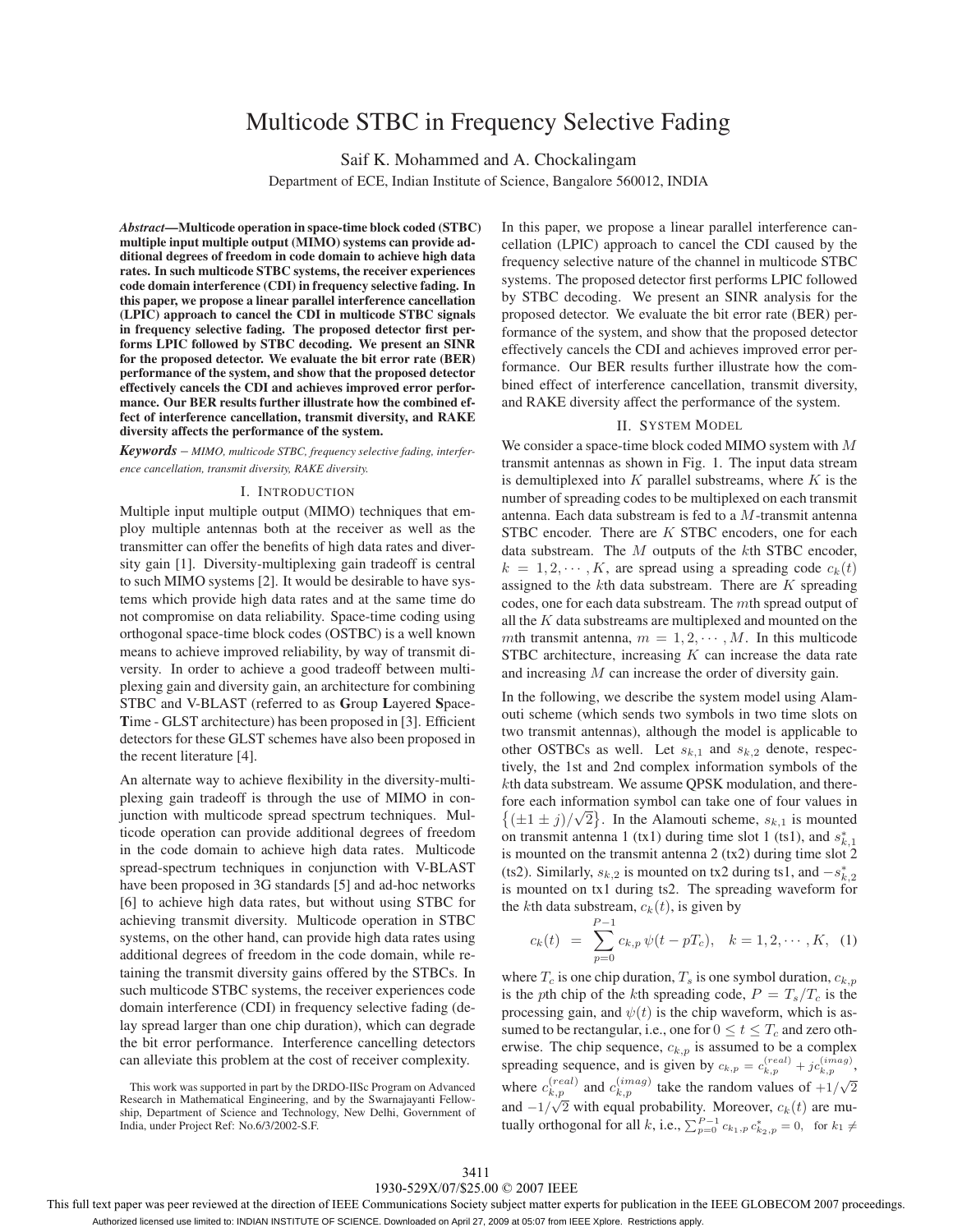

Fig. 1. Multicode STBC transmitter.

*k*2. The spread signals sent on transmit antennas tx1 and tx2 during time slots ts1 and ts2, denoted by  $S_{tx1}^{ts1}(t)$ ,  $S_{tx2}^{ts1}(t)$ ,  $S_{tx1}^{ts2}(t)$ , and  $S_{tx2}^{ts2}(t)$ , respectively, are then given by

$$
S_{tx1}^{ts1}(t) = \sum_{k=1}^{K} s_{k,1} c_k(t), \quad S_{tx2}^{ts1}(t) = \sum_{k=1}^{K} s_{k,2} c_k(t), \quad (2)
$$

$$
S_{tx1}^{ts2}(t) = \sum_{k=1}^{K} -s_{k,2}^* c_k(t), \quad S_{tx2}^{ts2}(t) = \sum_{k=1}^{K} s_{k,1}^* c_k(t). \quad (3)
$$

*Channel Model:* We consider a frequency selective tapped delay line multipath fading channel. The complex channel impulse response from the *m*th transmit antenna to the *n*th receive antenna is expressed as

$$
h_{n,m}(t) = \sum_{l=0}^{L-1} h_{n,m,l} \, \delta(t - lT_c),\tag{4}
$$

where *L* is the number of resolvable multipaths,  $h_{n,m,l}$  is the complex follow coefficient from the onth transmit entange to complex fading coefficient from the *m*th transmit antenna to the *n*th receive antenna on the *l*th multipath, and  $\{h_{n,m,l}\}$ 's are assumed to be circularly symmetric complex Gaussian r.v's with zero mean. It is assumed that  $\{h_{n,m,l}\}$ 's are constant over two time slots duration, and are independent for all *n, m* and *l*. The second moment of the channel amplitude  $|h_{n,m,l}|$ , denoted by  $\Omega_l$ , is assumed to have an exponential multipath intensity profile (MIP) given by  $\Omega_l = E\left[ |h_{n,m,l}|^2 \right]$  $= \Omega_0 e^{-l\beta}, \quad l = 0, 1, \cdots, L-1$ , where  $\beta$  represents the rate of the exponential decay of the average path power. We assume that the delay spread is small compared to the symbol duration (i.e.,  $L \ll P$ ) so that there is inter-chip interference but no inter-symbol interference.

*Received Signal Model:* We will present the received signal model for the case of one receive antenna. Because of this, we will drop the receive antenna index *n*. It is straightforward to extend the model to more than one Rx antenna. Using (3) and (4), the signals received from tx1 in time slots ts1 and ts2, denoted by  $R_{tx1}^{ts1}(t)$  and  $R_{tx1}^{ts2}(t)$ , respectively, are given by

$$
R_{tx1}^{ts1}(t) = \sum_{l=0}^{L-1} \sum_{k=1}^{K} h_{1,l} c_k(t - lT_c) s_{k,1},
$$
  
\n
$$
R_{tx1}^{ts2}(t) = \sum_{l=0}^{L-1} \sum_{k=1}^{K} -h_{1,l} c_k(t - lT_c) s_{k,2}^*.
$$
 (5)

Likewise, the signals received from tx2 in time slots ts1 and ts2, denoted by  $R_{tx2}^{ts1}(t)$  and  $R_{tx2}^{ts2}(t)$ , respectively, are

$$
R_{tx2}^{ts1}(t) = \sum_{l=0}^{L-1} \sum_{k=1}^{K} h_{2,l} c_k(t - lT_c) s_{k,2},
$$
  
\n
$$
R_{tx2}^{ts2}(t) = \sum_{l=0}^{L-1} \sum_{k=1}^{K} h_{2,l} c_k(t - lT_c) s_{k,1}^*.
$$
 (6)

Using (5) and (6), the total signal received at the receive antenna in time slots ts1 and ts2, denoted by  $R^{ts1}(t)$  and  $R^{ts2}(t)$ , respectively, are given by

$$
R^{ts1}(t) = \alpha \sum_{l=0}^{L-1} \sum_{k=1}^{K} \left( h_{1,l} s_{k,1} + h_{2,l} s_{k,2} \right) c_k(t - lT_c) + w^{ts1}(t), \quad (7)
$$
  

$$
R^{ts2}(t) = \alpha \sum_{l=0}^{L-1} \sum_{k=1}^{K} \left( -h_{1,l} s_{k,2}^* + h_{2,l} s_{k,1}^* \right) c_k(t - lT_c) + w^{ts2}(t), \quad (8)
$$

where  $\alpha$  in the above is defined as

$$
\alpha = \sqrt{\frac{\overline{\gamma}(1 - e^{-\beta})}{2(1 - e^{-\beta L})}},\tag{9}
$$

where  $\overline{\gamma}$  is the average SNR at the receiver, and  $w^{ts1}(t)$  and  $w^{ts2}(t)$  are AWGN at time *t* for ts1 and ts2, respectively.

#### III. DETECTION OF MULTICODE STBC SIGNALS

The proposed receiver for the multicode STBC system consists of a matched filter (MF) bank and a code domain interference (CDI) canceller followed by STBC decoding, as shown in Fig. 2. The MF bank consists of *L* correlators for each spreading code on each receive antenna. So, there are *LKN* correlators, where *N* is the number of receive antennas. As mentioned earlier, we will consider  $N = 1$ . The output of the correlator on the *r*th path,  $r = 0, 1, \dots, L - 1$ , for  $k_0$ th data substream,  $k_0 = 1, 2, \dots, K$ , in the time slot ts1, denoted by  $Z_{k_0,r}^{ts1}$ , is given by

$$
Z_{k_0,r}^{ts1} = \int_{rT_c}^{T+rT_c} R^{ts1}(t) c_{k_0}^*(t - rT_c) dt, \quad r = 0, \cdots, L - 1.
$$
 (10)

A similar equation can be written for time slot ts2 as well. The correlators can be thought of as composed of two operations. In the first operation, the received signal  $R^{ts1}(t)$ is matched to the chip waveform, and the corresponding *p*th chip output, denoted by  $R_{mf}^{ts1}(p)$ , is given by

$$
R_{mf}^{ts1}(p) = \int_{pT_c}^{(p+1)T_c} R^{ts1}(t) \psi(t - pT_c) dt, \quad p = 0, \cdots, P - 1.
$$
 (11)

Using (11) and splitting the integration in (10) into integrands over one chip period,  $T_c$ , (10) can be rewritten as

$$
Z_{k_0,r}^{t s 1} = \sum_{p=r}^{p+1} R_{mf}^{t s 1}(p) c_{k_0,(p-r)}^*, \quad r = 0, \cdots, L-1.
$$
 (12)

## 3412

#### 1930-529X/07/\$25.00 © 2007 IEEE

This full text paper was peer reviewed at the direction of IEEE Communications Society subject matter experts for publication in the IEEE GLOBECOM 2007 proceedings. Authorized licensed use limited to: INDIAN INSTITUTE OF SCIENCE. Downloaded on April 27, 2009 at 05:07 from IEEE Xplore. Restrictions apply.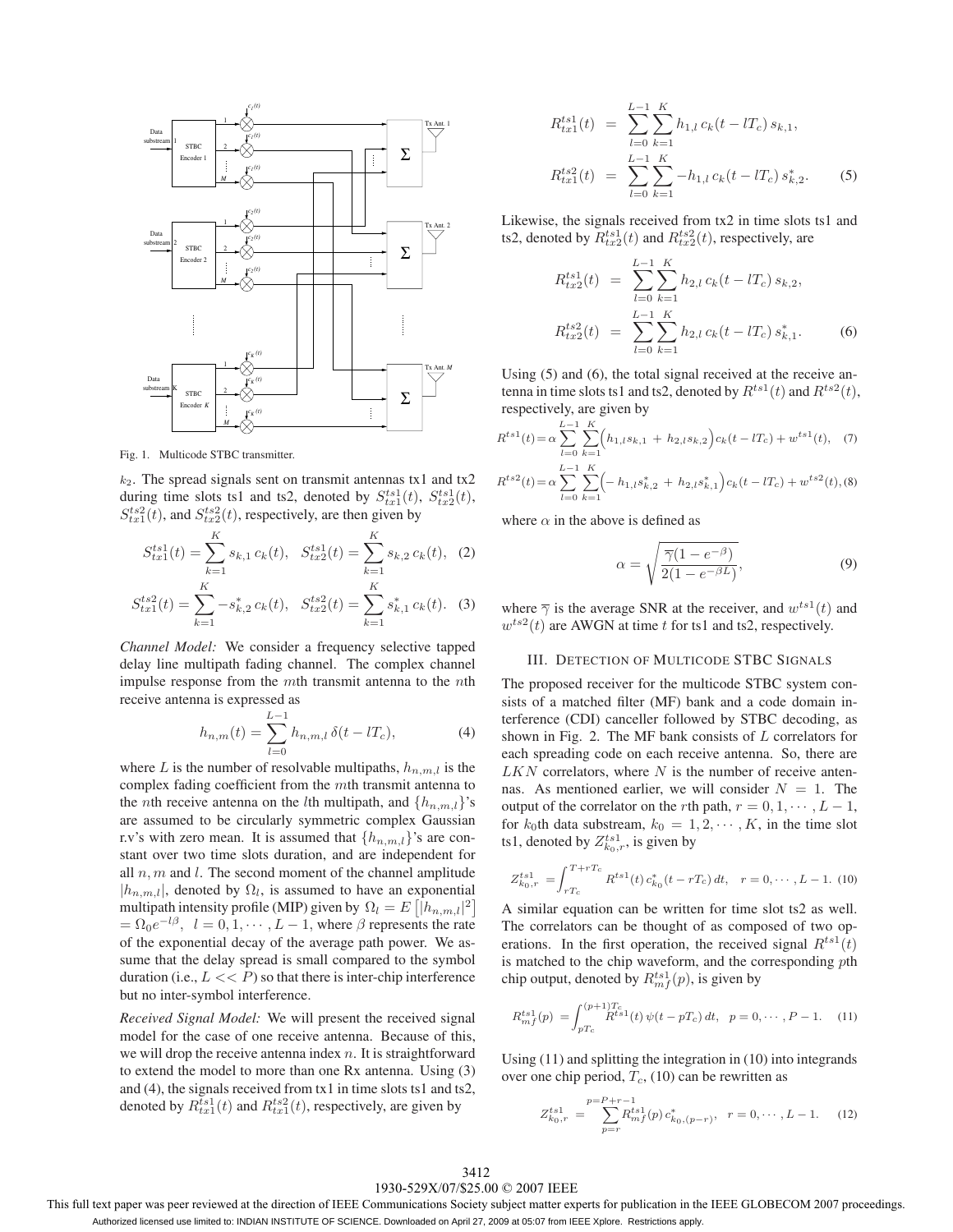

Fig. 2. Receiver architecture for multicode STBC.

Using (7) into (11), and normalizing by  $T_c$ , we get

$$
R_{mf}^{ts1}(p) = \alpha \sum_{l=0}^{L-1} \sum_{k=1}^{K} \left( h_{1,l} s_{k,1} + h_{2,l} s_{k,2} \right) c_{k,(p-l)} + W_p^{ts1}, \quad (13)
$$

$$
W_p^{ts1} = (1/T_c) \int_{pT_c}^{(p+1)T_{gs1}^c} w_{s1}^{ts1}(t) dt, \quad p = 0, \cdots, P-1, \quad (14)
$$

where  $W_p^{ts1}$  is a complex Gaussian r.v. with zero mean and<br>0.5 variance per dimension Using (13) into (12) and rear-0.5 variance per dimension, Using (13) into (12) and rearranging the summation order, (12) can be written as

$$
Z_{k_0,r}^{t s 1} = \sum_{k=1}^{K} \alpha \sum_{l=0}^{L-1} \left( h_{1,l} s_{k,1} + h_{2,l} s_{k,2} \right) C_{k_0,k,l}^r + W_{k_0,r}^{t s 1}, \tag{15}
$$

where

$$
C_{k_0,k,l}^r = \sum_{p=r}^{p=P+r-1} c_{k_0,p-r}^* c_{k,p-l}, \qquad (16)
$$

$$
W_{k_0,r}^{t s 1} = \sum_{p=r}^{p=P+r-1} W_p^{t s 1} c_{k_0,p-r}^*.
$$
 (17)

 $p=r$ <br>Equation (15) can be written in the following form<sup>1</sup>

$$
Z_{k_0,r}^{ts1} = \alpha \sum_{k=1}^{K} \mathbf{h}_{k_0,k,r} \mathbf{s}_k^{ts1} + W_{k_0,r}^{ts1}, \tag{18}
$$

where

$$
\mathbf{s}_{k}^{ts1} = [s_{k,1} \ s_{k,2}]^{T}, \quad \mathbf{h}_{k_{0},k,r} = \sum_{l=0}^{L-1} [h_{1,l} \ h_{2,l}] \ C_{k_{0},k,l}^{r}.
$$
 (19)

We arrange the *L* values for  $Z_{k_0,r}^{t_0}$  into a *L*-length column<br>vector. We will have a similar *L*-length vector for to 2 as well vector. We will have a similar *L*-length vector for ts2 as well.

Finally, we arrange these two *L*-length column vectors into a  $L \times 2$  matrix  $\mathbf{Z}_{k_0}$ , whose first column is the *L*-length vector for ts1, and the second column is for ts2. Note that  $h_{k_0,k,r}$  is a row vector of length 2, and it is same for both ts1 and ts2. Since *r* takes all values from 0 to  $L - 1$ , we can arrange all the *L* row vectors into a  $L \times 2$  matrix  $\mathbf{H}_{k_0,k}$  whose *r*th row is  $h_{k_0,k,r}$ . Similarly, the noise variables  $W_{k_0,r}^{ts1}$  can also be arranged into a *L*-length column vector for ts1 (same can be done for the ts2 noise variables as well). We can then form a  $L \times 2$  noise matrix,  $\mathbf{W}_{k_0}$ . The  $L \times 2$  sized  $\mathbf{Z}_{k_0}$  matrix can then be written as

$$
\mathbf{Z}_{k_0} = \sum_{k=1}^K \alpha \mathbf{H}_{k_0,k} \, \mathbf{S}_k + \mathbf{W}_{k_0}, \tag{20}
$$

where

$$
\mathbf{S}_{k} = \begin{bmatrix} \mathbf{s}_{k}^{t s 1} & \mathbf{s}_{k}^{t s 2} \\ \mathbf{s}_{k}^{t s 1} & \mathbf{s}_{k,1}^{t s 2} \end{bmatrix} = \begin{pmatrix} s_{k,1} & -s_{k,2}^{*} \\ s_{k,2} & s_{k,1}^{*} \end{pmatrix}.
$$
 (21)

For *N* receive antennas, we will have a  $L \times 2$  sized  $\mathbf{Z}_{k_0}$  matrix for each receive antenna. These *N* matrices can be stacked to form a  $NL \times 2$  matrix  $\mathbf{Z}_{k_0}^N$ . Similarly, the  $\mathbf{H}_{k_0,k}$  and  $\mathbf{W}_{k_0}$  ma-<br>trices for each receiver antenna could be stacked up to form trices for each receiver antenna could be stacked up to form  $NL \times 2$  matrices,  $\mathbf{H}_{k_0,k}^N$  and  $\mathbf{W}_{k_0}^N$ . Therefore, for *N* receive antennas, the received signal matrix will be given by

$$
\mathbf{Z}_{k_0}^N = \sum_{k=1}^K \alpha \mathbf{H}_{k_0,k}^N \mathbf{S}_k + \mathbf{W}_{k_0}^N.
$$
 (22)

For  $N = 1$ , taking the desired signal term for the  $k_0$ th data substream out of the summation in (20), we have

$$
\mathbf{Z}_{k_0} = \underbrace{\alpha \mathbf{H}_{k_0, k_0} \mathbf{S}_{k_0}}_{\text{desired signal}} + \underbrace{\sum_{k=1, k \neq k_0}^{K} \alpha \mathbf{H}_{k_0, k} \mathbf{S}_{k}}_{\text{CDI}} + \underbrace{\mathbf{W}_{k_0}}_{\text{noise}}.
$$
 (23)

STBC decoding can be carried out directly on the output matrix  $\mathbf{Z}_{k_0}$  to detect the transmitted data symbols on the  $k_0$ th data stream . The performance in that case, however, will be degraded by the CDI term in (23). Improved performance can be achieved if the CDI components in  $\mathbf{Z}_{k_0}$  can be estimated and cancelled, and STBC decoding is performed on the CDI cancelled output matrix  $\hat{\mathbf{Z}}_{k_0}$  as shown in Fig. 2.

#### *A. CDI Estimation and Cancellation*

In order to alleviate the effect of CDI on the receiver performance, we seek to estimate and cancel the CDI term (i.e., 2nd term) in (23). Towards that, consider the following operation

$$
\sum_{1,k\neq k_0}^{\Lambda} \mathbf{H}_{k_0,k} \mathbf{H}_{k,k}^{\dagger} \mathbf{Z}_k, \tag{24}
$$

 $k=1, k\neq k_0$ <br>which when expanded using (20) can be written as

$$
\sum_{k=1, k \neq k_0}^{K} \mathbf{H}_{k_0,k} \mathbf{H}_{k,k}^{\dagger} \mathbf{Z}_{k} = \sum_{k=1, k \neq k_0}^{K} \alpha \mathbf{H}_{k_0,k} \mathbf{S}_{k} + \sum_{k=1, k \neq k_0}^{K} \alpha \mathbf{H}_{k_0,k} \mathbf{H}_{k,k}^{\dagger} \mathbf{H}_{k,k_0} \mathbf{S}_{k_0} + \sum_{k=1, k \neq k_0}^{K} \alpha \left( \mathbf{H}_{k_0,k} \mathbf{H}_{k,k}^{\dagger} \left( \sum_{q=1, q \neq k, k_0}^{K} \mathbf{H}_{k,q} \mathbf{s}_{q} \right) \right) + \sum_{k=1, k \neq k_0}^{K} \mathbf{H}_{k_0,k} \mathbf{H}_{k,k}^{\dagger} \mathbf{W}_{k}.
$$
\n(25)

Note that the first term on the RHS of the above Eqn. (25) is equal to the CDI for  $k_0$ th data substream (i.e., same as the CDI term in Eqn. (23)). So, if we subtract  $\sum_{k \neq k_0} \mathbf{H}_{k_0,k} \mathbf{H}_{k,k}^{\dagger} \mathbf{Z}_k$ <br>(i.e. For (24)) from **Z** (i.e. For (23)), then the CDI term (i.e., Eqn. (24)) from  $\mathbf{Z}_{k_0}$  (i.e., Eqn. (23)), then the CDI term

## 1930-529X/07/\$25.00 © 2007 IEEE 3413

 $\mathbf{L}$ 

<sup>&</sup>lt;sup>1</sup>Vectors are denoted by boldface lowercase letters, and matrices are denoted by boldface uppercase letters. Superscripts *T* and *H* denote transpose and conjugate transpose operations, respectively. Superscript † denotes matrix pseudo-inverse operation.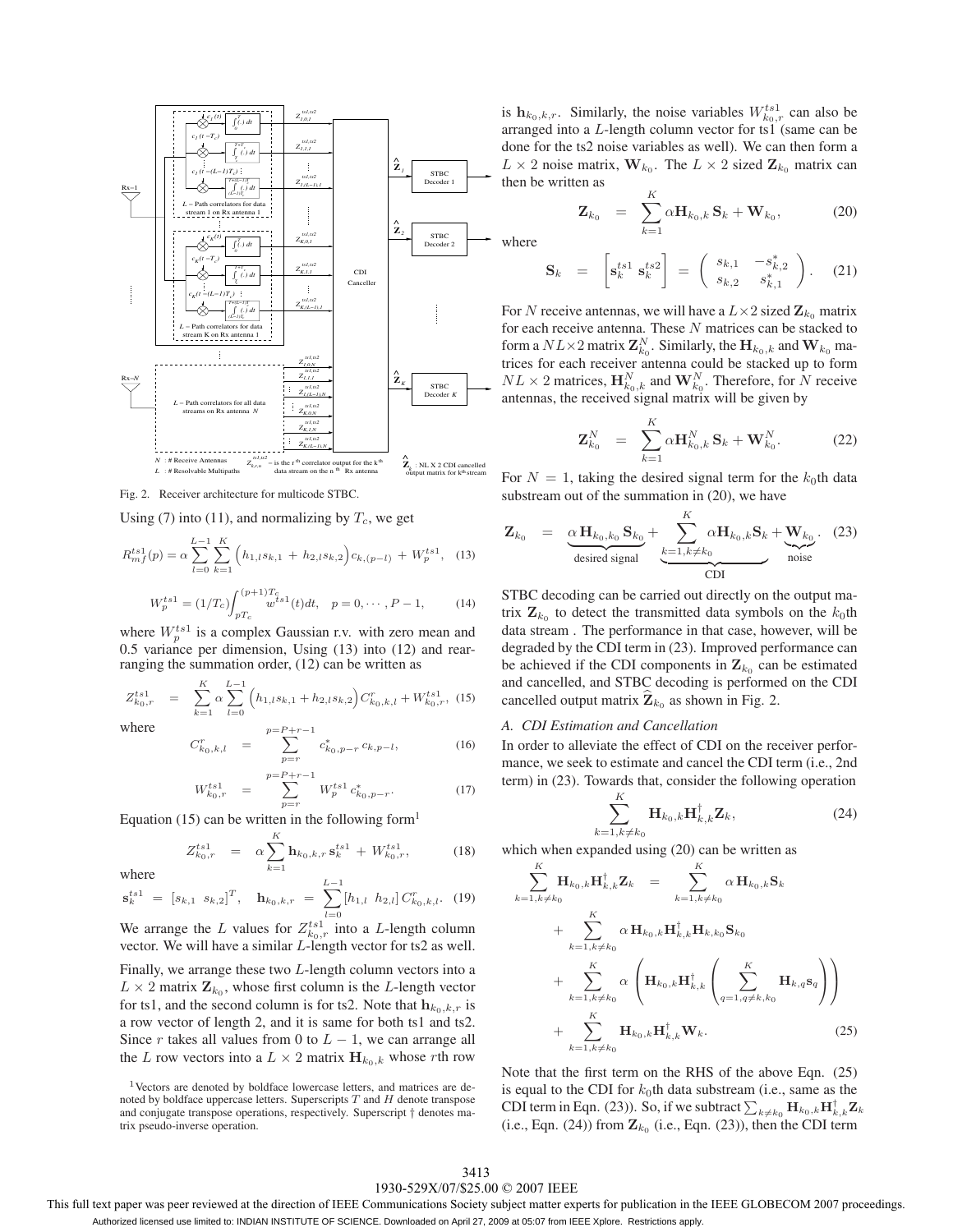is (23) is completely removed. Accordingly, we propose the CDI cancellation operation as follows

$$
\widehat{\mathbf{Z}}_{k_0} = \mathbf{Z}_{k_0} - \underbrace{\sum_{k \neq k_0} \mathbf{H}_{k_0,k} \mathbf{H}_{k,k}^{\dagger} \mathbf{Z}_k}_{\text{CDI Estimate}},
$$
\n(26)

where  $\mathbf{Z}_{k_0}$  is the CDI cancelled output matrix for the  $k_0$ th stream. It is noted that, the CDI estimate  $\sum_{k \neq k_0} \mathbf{H}_{k_0,k} \mathbf{H}_{k,k}^{\dagger} \mathbf{Z}_k$ has a desired signal component as well (in the 2nd term in Eqn. (25)). So, upon subtracting  $\sum_{k \neq k_0} H_{k_0,k} H_{k,k}^{\dagger} Z_k$ , some part of the desired signal also gets subtracted, and we call it as desired signal leakage. Also, additional interference terms (terms other than the 1st term on the RHS of Eqn. (25)) are generated in the cancellation process. However, the cancellation benefit can outweigh the effects of relatively small desired signal leakage and additional interference terms (as we will see in the Sec. IV). Further, the CDI estimate in (24) can be scaled by a weight *w* and the scaled CDI estimate can be subtracted from  $\mathbf{Z}_{k_0}$ . The SINR at the cancelled output will then vary with *w*, and hence can be optimized w.r.t *w*.

#### *B. SINR at the CDI Canceller Output*

The received signal matrix, after weighted CDI cancellation, is given by  $K$ 

$$
\widehat{\mathbf{Z}}_{k_0} = \mathbf{Z}_{k_0} - w \sum_{k=1, k \neq k_0} \mathbf{H}_{k_0,k} \mathbf{H}_{k,k}^{\dagger} \mathbf{Z}_k, \quad (27)
$$

$$
= \mathbf{T}_{S,k_0} + \underbrace{\mathbf{T}_{I,k_0} + \mathbf{T}_{N,k_0}}_{\triangleq \mathbf{G}_{k_0}}, \tag{28}
$$

where  $T_{S,k_0}$ ,  $T_{I,k_0}$ , and  $T_{N,k_0}$  are the signal, interference and noise terms, respectively, in  $\widehat{\mathbf{Z}}_{k_0}$ , which are given by

$$
\mathbf{T}_{S,k_0} = \alpha \left( \mathbf{H}_{k_0,k_0} - w \sum_{k=1, k \neq k_0}^{K} \mathbf{H}_{k_0,k} \mathbf{H}_{k,k}^{\dagger} \mathbf{H}_{k,k_0} \right) \mathbf{S}_{k_0}, (29)
$$
  

$$
\mathbf{T}_{I,k_0} = \alpha (1-w) \sum_{k=1, k \neq k_0}^{K} \mathbf{H}_{k_0,k} \mathbf{S}_{k}
$$

$$
- w \sum_{k=1, k \neq k_0}^{K} \left( \mathbf{H}_{k_0, k} \mathbf{H}_{k, k}^{\dagger} \left( \sum_{q=1, q \neq k, k_0}^{K} \alpha \mathbf{H}_{k, q} \mathbf{S}_q \right) \right), \quad (30)
$$

$$
\mathbf{T}_{N,k_0} = \mathbf{W}_{k_0} - w \sum_{k=1, k \neq k_0}^N \mathbf{H}_{k_0,k} \mathbf{H}_{k,k}^\dagger \mathbf{W}_k.
$$
 (31)

The interference, signal, and noise powers for the  $k_0$ th stream, denoted by  $\mathcal{P}_{I,k_0}, \mathcal{P}_{S,k_0}$ , and  $\mathcal{P}_{N,k_0}$ , respectively, are given by

$$
\mathcal{P}_{I,k_0} = 2\alpha^2 (1-w)^2 \sum_{k=1, k \neq k_0}^K \|\mathbf{H}_{k_0,k}\|_F^2
$$
  
+  $2\alpha^2 w^2 \sum_{k_1=1}^K \sum_{k_2=1 \atop k_1 \neq k_0}^K \sum_{k_2 \neq k_0}^K \sum_{q=1 \atop q \neq k_0, k_1, k_2}^K$   
*trace* $\left(\mathbf{H}_{k_0,k_1} \mathbf{H}_{k_1,k_1}^{\dagger} \mathbf{H}_{k_1,q} \left(\mathbf{H}_{k_0,k_2} \mathbf{H}_{k_2,k_2}^{\dagger} \mathbf{H}_{k_2,q}\right)^H\right)$   
-  $4\alpha^2 w (1-w) \Re \left(\sum_{\substack{k=1 \ k \neq k_0}}^K \sum_{\substack{q=1 \text{free} \\\text{state}}}^{K} \left(\mathbf{H}_{k_0,q} (\mathbf{H}_{k_0,k} \mathbf{H}_{k,k}^{\dagger} \mathbf{H}_{k,q})\right)^H\right)$ . (32)

$$
\mathcal{P}_{S,k_0} = 2\alpha^2 \|\mathbf{H}_{k_0,k_0} - w \sum_{k=1,k \neq k_0}^K \mathbf{H}_{k_0,k} \mathbf{H}_{k,k}^\dagger \mathbf{H}_{k,k_0} \|_F^2, \tag{33}
$$

$$
\mathcal{P}_{N,k_0} = 2P\left(L + w^2 \sum_{k=1, k \neq k_0}^K \|\mathbf{H}_{k_0,k} \mathbf{H}_{k,k}^\dagger\|_F^2\right).
$$
 (34)

The SINR of the  $k_0$ th data stream at the cancelled output is then given by

$$
SINR_{k_0} = \frac{\mathcal{V}_{S,k_0}}{\mathcal{P}_{I,k_0} + \mathcal{P}_{N,k_0}}.
$$
 (35)

## *C. STBC Decoding*

Noting that the  $L \times 2$  CDI cancelled output matrix  $\hat{\mathbf{Z}}_{k_0}$  is of the form (from Eqns. (28) and (29))

$$
\mathbf{Z}_{k_0} = \alpha \mathbf{F}_{k_0} \mathbf{S}_{k_0} + \mathbf{G}_{k_0},\tag{36}
$$

the STBC decoding on  $\mathbf{Z}_{k_0}$  can be performed as follows. Let  $s_{k_0,1} = x_{k_0,1} + jy_{k_0,1}, s_{k_0,2} = x_{k_0,2} + jy_{k_0,2}, j = \sqrt{-1},$ 

$$
\mathbf{A}_1 = \begin{pmatrix} 1 & 0 \\ 0 & 1 \end{pmatrix}, \quad \mathbf{B}_1 = \begin{pmatrix} 1 & 0 \\ 0 & -1 \end{pmatrix},
$$

$$
\mathbf{A}_2 = \begin{pmatrix} 0 & -1 \\ 1 & 0 \end{pmatrix}, \quad \mathbf{B}_2 = \begin{pmatrix} 0 & 1 \\ 1 & 0 \end{pmatrix}.
$$

Using the knowledge of  $\mathbf{F}_{k_0}$ , obtain the following

$$
\tilde{x}_{k_0,1} = \Re Trace \left( \mathbf{A}_1^H \mathbf{F}_{k_0}^H \hat{\mathbf{Z}}_{k_0} \right), \tag{37}
$$

$$
\tilde{y}_{k_0,1} = \Re \operatorname{Trace}\left(-j\mathbf{B}_1^H \mathbf{F}_{k_0}^H \hat{\mathbf{Z}}_{k_0}\right), \tag{38}
$$

$$
\tilde{x}_{k_0,2} = \Re \, Trace \left( \mathbf{A}_2^H \mathbf{F}_{k_0}^H \hat{\mathbf{Z}}_{k_0} \right), \tag{39}
$$

$$
\tilde{y}_{k_0,2} = \Re Trace(-j\mathbf{B}_2^H \mathbf{F}_{k_0}^H \mathbf{Z}_{k_0}). \tag{40}
$$

The decoded symbol for the transmitted symbol  $s_{k_0,1}$  is then obtained as obtained as  $\hat{s}_{k_0,1} = \hat{x}_{k_0,1} + j \hat{y}_{k_0,1}$ , (41)

$$
s_{k_0,1} = x_{k_0,1} + j y_{k_0,1}, \tag{41}
$$

where

$$
\widehat{x}_{k_0,1} = \begin{cases} 1/\sqrt{2} & \text{if } \tilde{x}_{k_0,1} \ge 0\\ -1/\sqrt{2} & \text{if } \tilde{x}_{k_0,1} < 0, \end{cases}
$$
(42)

$$
\widehat{y}_{k_0,1} = \begin{cases}\n1/\sqrt{2} & \text{if } \tilde{y}_{k_0,1} \ge 0 \\
-1/\sqrt{2} & \text{if } \tilde{y}_{k_0,1} < 0.\n\end{cases}
$$
\n(43)

The transmitted symbol  $s_{k_0,2}$  is decoded in a similar manner.

### IV. RESULTS AND DISCUSSION

We evaluated the bit error performance of the proposed CDI cancelling receiver for the multicode STBC system considered. We point out that the overall error performance of this system is influenced by various factors including *i*) transmit diversity benefit from the STBC code used (see the STBC decoding operation in Eqns. (37)-(40) , *ii*) RAKE diversity benefit due to multipath  $(L > 1)$  for the desired data substream (see the  $\mathbf{F}_{k_0}^H \hat{\mathbf{Z}}_{k_0}$  operation in Eqns. (37)-(40), which essentially amounts to RAKE combining operation), *iii*) degradation due to multipath (MP) induced CDI from other data substreams (see the CDI terms in Eqn. (23)), and  $iv)$  benefit due to CDI cancellation (see the weighted CDI cancellation operation in Eqn. (27) . In the simulation results here, we focus on the interplay between the above factors.

In Fig. 3, we present the BER performance of a system with  $K = 16$  substreams/codes, processing gain  $P = 32$  chips per bit, number of multipaths  $L = 1, 2, 3$ , and  $\beta = 0$  (i.e., *L* equal-energy paths). The figure shows plots for different

#### 1930-529X/07/\$25.00 © 2007 IEEE 3414